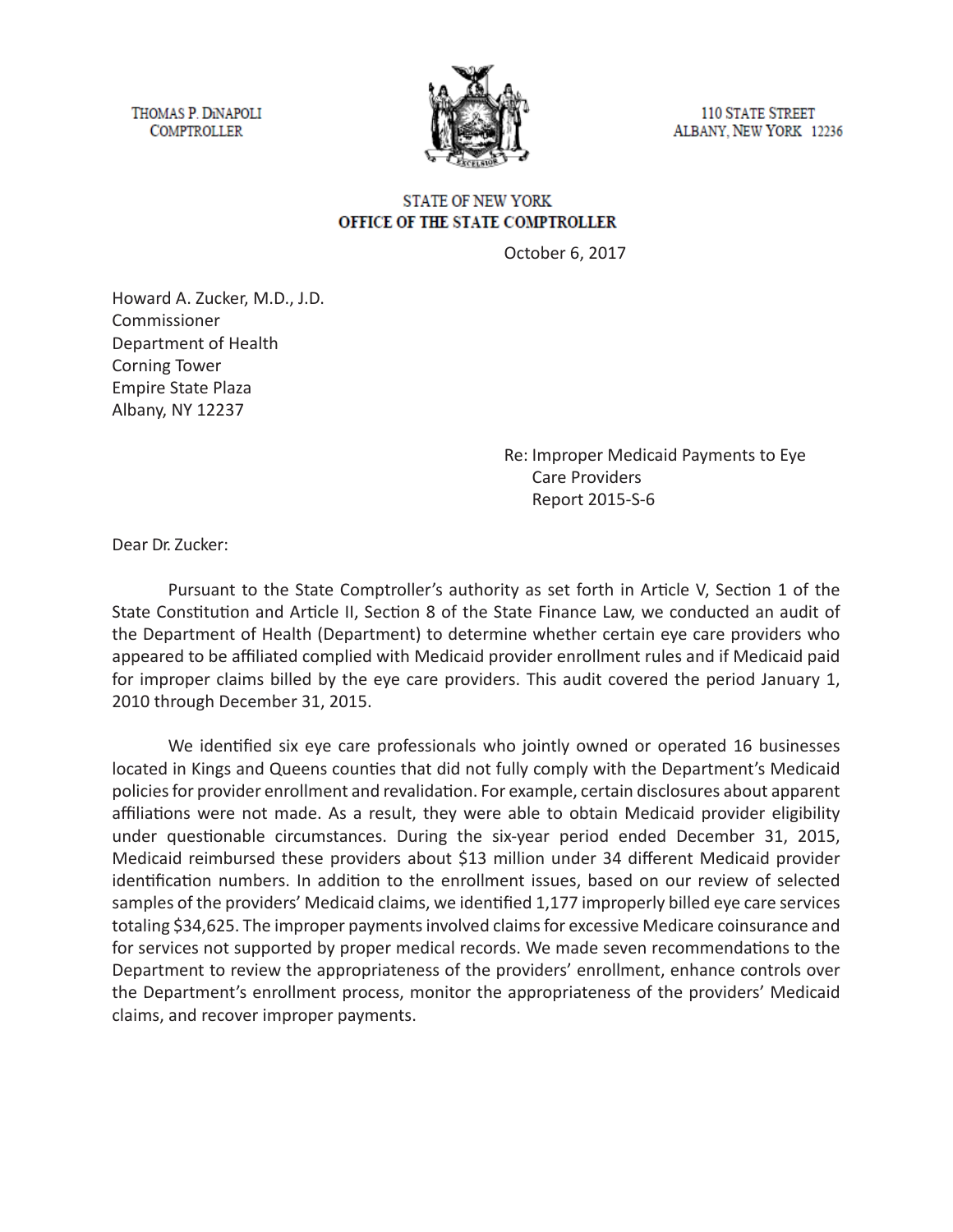## **Background**

The New York State Medicaid program is a federal, state, and locally funded program that provides a wide range of medical services to those who are economically disadvantaged and/or have special health care needs. For the fiscal year ended March 31, 2016, New York's Medicaid program had approximately 7.4 million enrollees and Medicaid claim costs totaled about \$56 billion. The federal government funded about 53.2 percent of New York's Medicaid claim costs, the State funded about 30.6 percent, and the localities (the City of New York and counties) funded the remaining 16.2 percent. The Department administers the State's Medicaid program.

Many of the State's Medicaid recipients are also enrolled in Medicare, the federal health care program for people who are age 65 and older and people under 65 who have certain disabilities. Individuals enrolled in both Medicaid and Medicare are referred to as "dual eligibles." Generally, Medicare is the primary payer for medical services provided to dual-eligible individuals and Medicaid pays remaining balances, such as deductibles and coinsurance. To help ensure Medicaid claims for recipients' Medicare responsibilities are paid accurately, the Department implemented the Medicare/Medicaid crossover system in December 2009. Under that system, providers submit claims for dual-eligible individuals to Medicare, and after Medicare processes claims, they are electronically transferred to the Department's Medicaid claims processing system (eMedNY) for payment of deductibles and coinsurance. Prior to the crossover system, providers self-reported Medicare payments, deductibles, and coinsurance on their Medicaid claims.

Under federal and State regulations, providers, including optical establishments, optometrists, and opticians, must apply for enrollment into the Medicaid program and meet certain requirements in order to provide services to Medicaid recipients. In addition, Medicaid providers must revalidate their enrollment every five years. The enrollment and revalidating processes are intended to prevent improper payments for services rendered by providers who do not meet federal and State requirements for participation in the Medicaid program and to protect Medicaid recipients from receiving care or services from providers who are not qualified (e.g., individuals or entities who may be excluded from Medicare or Medicaid).

Provider enrollment and revalidation also serve as first-line defenses in the prevention of Medicaid fraud and abuse and are required in order to obtain a Medicaid provider identification number. Medicaid providers use these numbers to submit claims for services and receive reimbursement from the Medicaid program. Providers are prohibited from billing Medicaid for services rendered by other providers.

During the enrollment and revalidation processes, providers are obligated to disclose accurate and timely information about their practice, including information pertaining to other individuals or entities with a 5 percent or more ownership interest, agents, and managing employees. The Department uses this information to screen enrollment applications and revalidations, and ensure that only qualified providers participate in the Medicaid program. The Department coordinates with the Office of the Medicaid Inspector General (OMIG) to conduct site visits and additional screening steps, when necessary, before providers are enrolled or revalidated.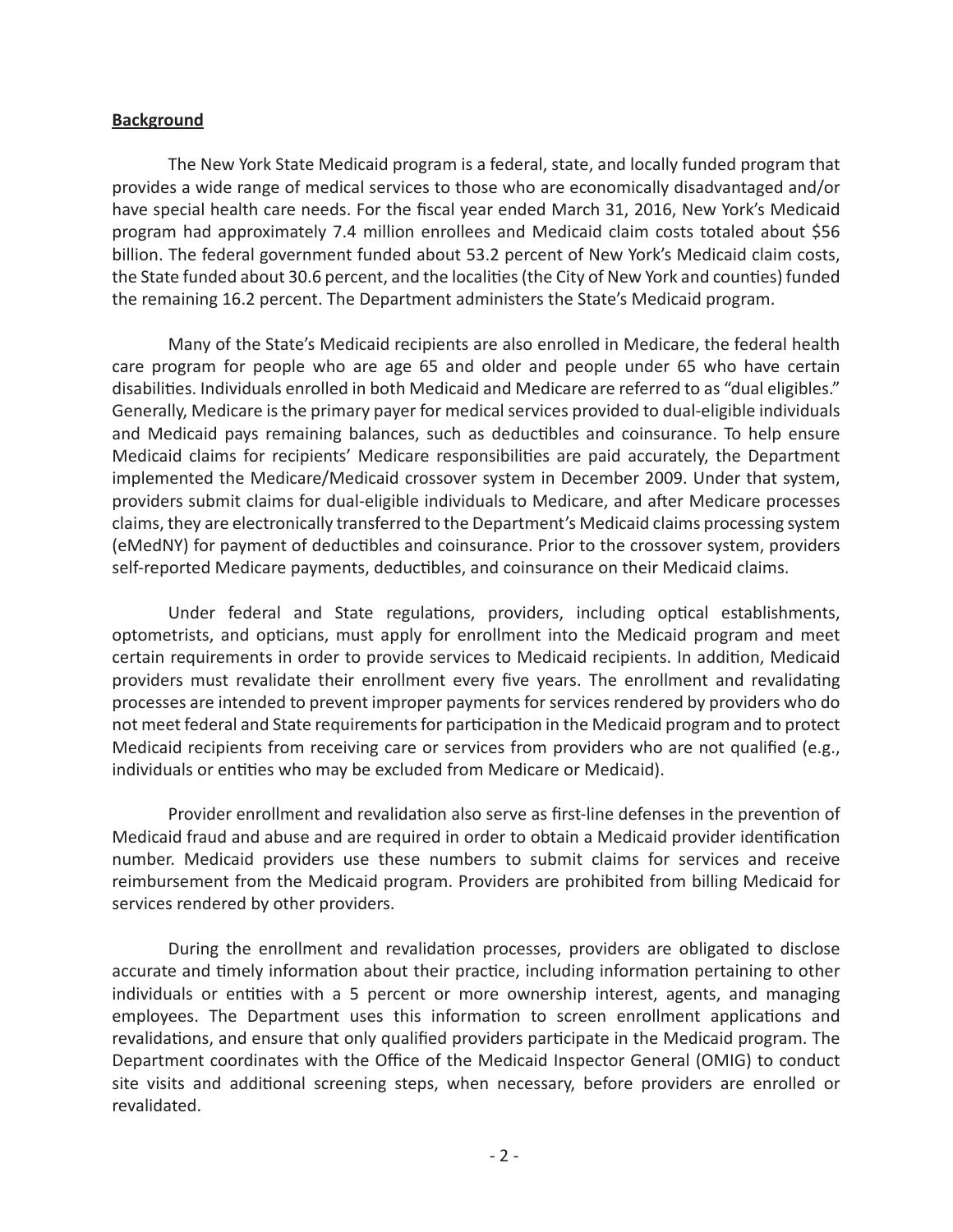When the Department identifies aberrant provider billing practices or potentially inappropriate Medicaid claims, the Department may place the provider on prepayment review. Providers placed on prepayment review may be required to submit medical records or other documentation to support their claims before they are paid. Providers who commit fraud, waste, or abuse may face further sanctions, such as denied enrollment, suspension, or termination from the Medicaid program.

## **Results of Audit**

We identified vulnerabilities in the Department's provider enrollment and revalidating processes and procedures that undermine the Department's ability to ensure that only qualified providers participate in the Medicaid program and prevent improper payments to providers who do not meet federal and State requirements. As a result of these weaknesses, six eye care professionals who did not comply with the Department's Medicaid policies for enrollment and revalidation were able to obtain Medicaid eligibility under 34 provider identification numbers without disclosing all of their apparent affiliations (hereafter referred to as Providers). We also determined the Providers improperly reported, and the Department paid, \$16,542 in excessive Medicare coinsurance claims<sup>1</sup> and an additional \$18,083 in improper claims for services not supported by proper medical records.<sup>2</sup>

## *Provider Enrollment – Application/Revalidation Review Procedures*

We identified weaknesses in the Department's Medicaid provider application and revalidation review procedures that allowed the Providers to obtain Medicaid provider eligibility under questionable circumstances, as follows:

- The Department did not ensure optical establishments listed the names of individuals with an ownership or control interest. Therefore, the Department had no knowledge of who controlled or was liable for the establishment's conduct or whether these individuals were excluded or sanctioned by Medicaid or other health insurance programs such as Medicare. Nine of the 16 optical establishments we reviewed did not list an individual as an owner. For example, one optical establishment was allowed to enroll without identifying any owners or parties with controlling interest. This establishment only listed two compliance officers.
- The Optical Establishment Enrollment Application and Revalidation form does not capture all required information and inappropriately limits certain entries. For example, the form does not ask applicants to identify the officers of a corporation or the partners of a partnership.
- The Department did not verify the accuracy and completeness of information providers reported on applications. For example, a revalidation form of an eye care professional disclosed one affiliated optical establishment; however, two other optical establishments listed him as an owner or board of directors member.
- The Department did not elevate the enrollment risk for providers it had placed on

<sup>&</sup>lt;sup>1</sup> For the period April 1, 2012 through December 31, 2014.

<sup>&</sup>lt;sup>2</sup> For the period January 11, 2011 through December 24, 2014.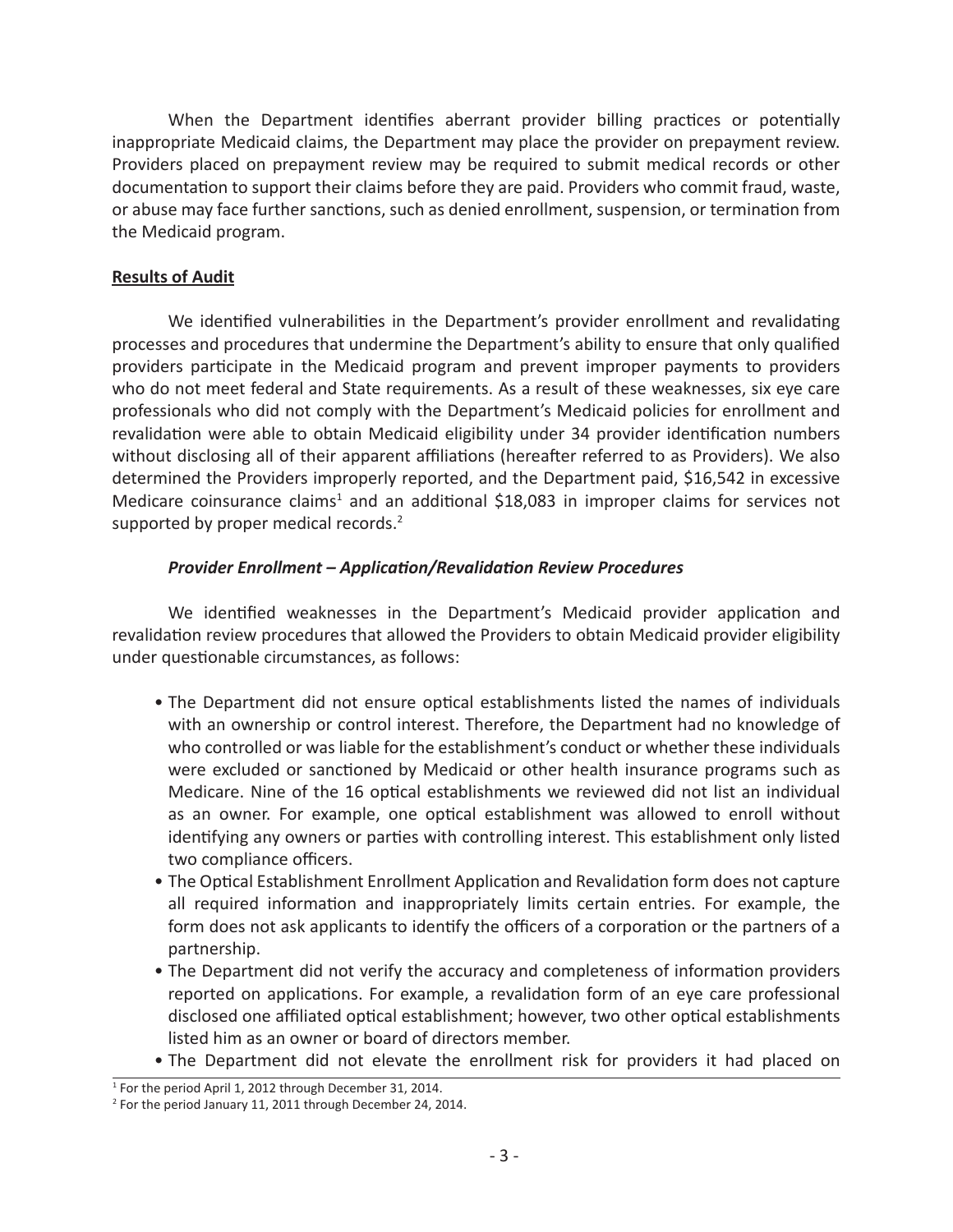prepayment review. Even if the Department did elevate providers' risk, however, it does not have a step in its enrollment review process to implement higher review standards for them. For example, three providers previously placed on prepayment review were approved for revalidation without additional scrutiny.

- The Department does not have effective tools to search providers' phone numbers, addresses, and email addresses to find overlapping information and identify potential undisclosed affiliations. For example, the Department's eMedNY address searches will only return exact matches, meaning addresses must be spelled and abbreviated exactly the same way, or it will not recognize both addresses as matches.
- The Department did not have provider enrollment staff investigate suspicious provider responses on applications. Questionable applications are referred to the OMIG's Enrollment and Reinstatement Unit for further action. However, according to OMIG officials, they consider eye care providers to be a low risk, and the fact that optical establishments have certain commonalities, such as addresses and phone numbers, is not sufficient to justify expending limited resources on further investigation.

Incomplete ownership data and weak enrollment processes make it difficult for the Department to ascertain which providers are affiliated, resulting in the following improprieties and questionable situations to occur without the Department's knowledge:

- One of the Providers was notified by the Department in April 2015 that it would be involuntarily terminated from the Medicaid program. In July 2015, a key employee of that provider was able to enroll as a new optical establishment, under a new business name, at the same address, and obtain a new Medicaid identification number, effectively circumventing termination from the Medicaid program.
- Three Provider establishments at different locations each registered the same "Pay To" (Medicaid payment) address, which was already used by four other Provider optical establishments that operated from that address, indicating the possibility that the "Pay To" address was a nucleus of these affiliations. However, none of the three disclosed any affiliations to the other Provider optical establishments that operated from that address.
- As stated previously, three of the Providers previously identified by the Department to have billed improper claims and who had been placed on prepayment review had their revalidations approved without heightened scrutiny – and despite the Providers' failure to affirm that they were already on prepayment review.
- At least one of the Providers billed for services under another Provider's Medicaid identification number.
- Two of the Providers paired up, with each owning an optical establishment at the same two locations (total of four businesses at two addresses). At both locations, the two establishments shared the same business phone number and shared an optometrist as a common employee. However, no disclosure of any affiliations was made on their applications.
- Notably, as a group providing services in Kings and Queens counties among 1,987 other Medicaid eye care providers – the Providers accounted for 12 percent of all eye care services billed to Medicaid, but billed certain services significantly higher than other providers. For example, the Providers accounted for more than twice the number of external eye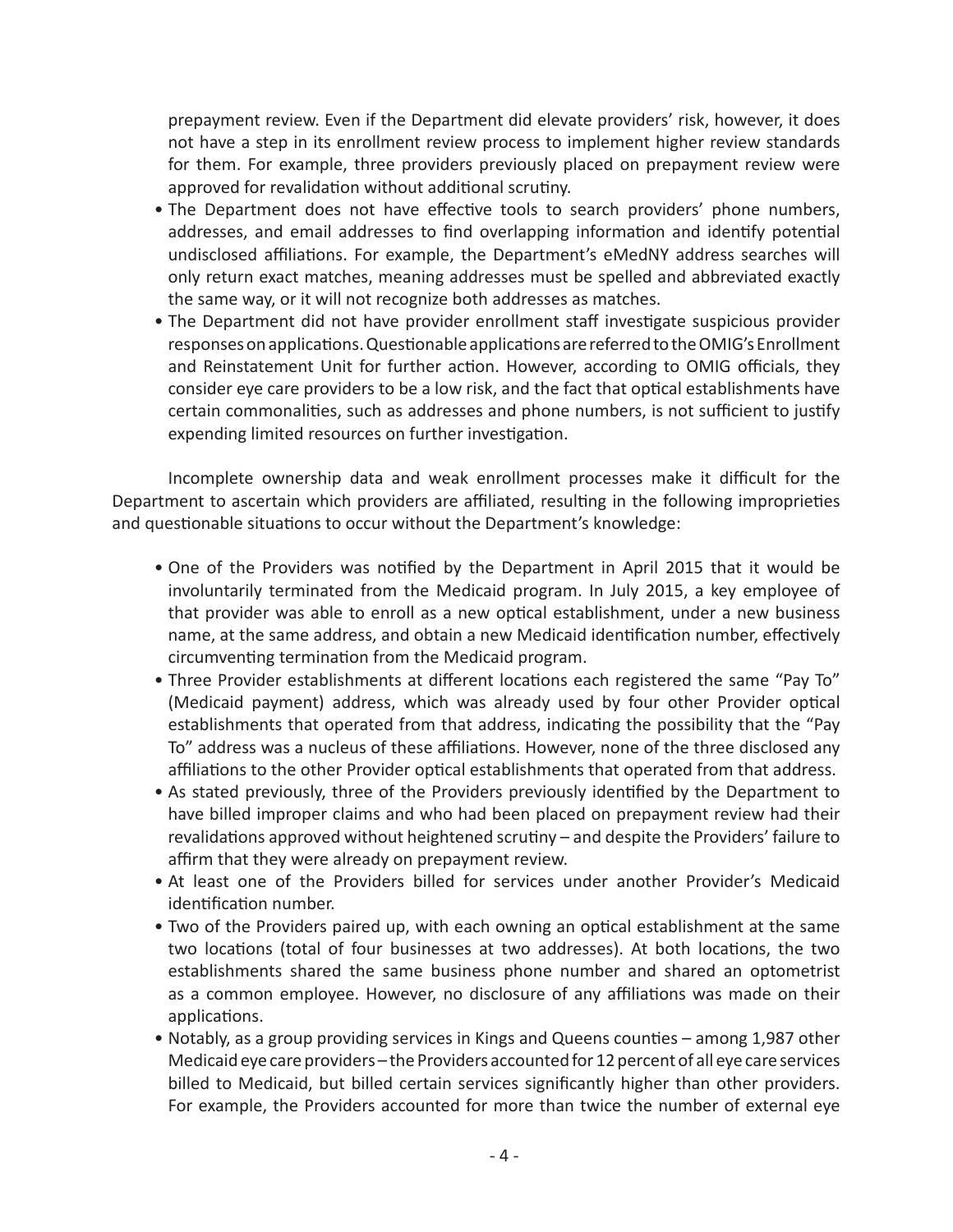photography services billed to Medicaid than the other Medicaid providers combined. Our analysis showed the Providers billed one external eye photography procedure in 60 percent of their patients' visits, compared with 2 percent collectively for their peers.

As a result of our audit fieldwork, Department officials took immediate action to ensure that, going forward, applicants name at least one individual as an owner or board of director member of an optical establishment, and that one of those individuals signs the application. We commend the Department for taking this swift action to improve the process.

## *Providers' Medicaid Claims*

The Providers received \$34,625 in improper Medicaid payments for claims with inappropriate Medicare coinsurance charges totaling \$16,542 and for services not supported by proper medical records totaling \$18,083.

We analyzed the Providers' claims for Medicare coinsurance billed during the period from April 1, 2012 through December 31, 2014 and determined that Medicaid overpaid 474 procedures by \$16,542. In each case, according to the Providers' claims, Medicare did not cover the service. When submitting claims to Medicaid for services not covered by Medicare, providers should bill the standard Medicaid reimbursement fee for the service. However, the Providers inappropriately billed Medicaid claims that contained inflated Medicare coinsurance charges.

For example, the Medicaid fee for an ophthalmic ultrasound is \$58.25. However, the Providers billed Medicaid for Medicare coinsurance of \$158.80, causing Medicaid to overpay \$100.55 (\$158.80 - \$58.25). During our audit scope, Medicaid reimbursed health care providers the coinsurance amount they self-reported on claims. However, effective July 1, 2015, the Department implemented policies to limit Medicaid reimbursement for Medicare coinsurance up to the Medicaid fee for the procedure.

We also selected a judgmental sample of 1,481 procedures (for which Medicaid paid \$40,436) billed by the Providers during the period from January 11, 2011 to December 24, 2014. Selection criteria included claims for the same procedure performed on the same recipient by different Providers within a short period (i.e., 45 days or less), and claims for multiple procedures performed on the same recipient on the same day at different Provider locations. We identified improper payments totaling \$18,083 for 703 procedures:

- \$12,932 for 585 procedures with missing or inadequate documentation (e.g., no eyeglass measurements).
- \$3,035 for 55 procedures involving suspicious or altered documentation (e.g., files resubmitted to us for review had been supplemented with additional documents not in the original; data fields had been whited out and data re-entered). We did not accept these records as reliable supporting documents.
- \$2,116 for 63 procedures billed by one optical establishment for services that, according to supporting documents, were provided by a different optical establishment at the same address.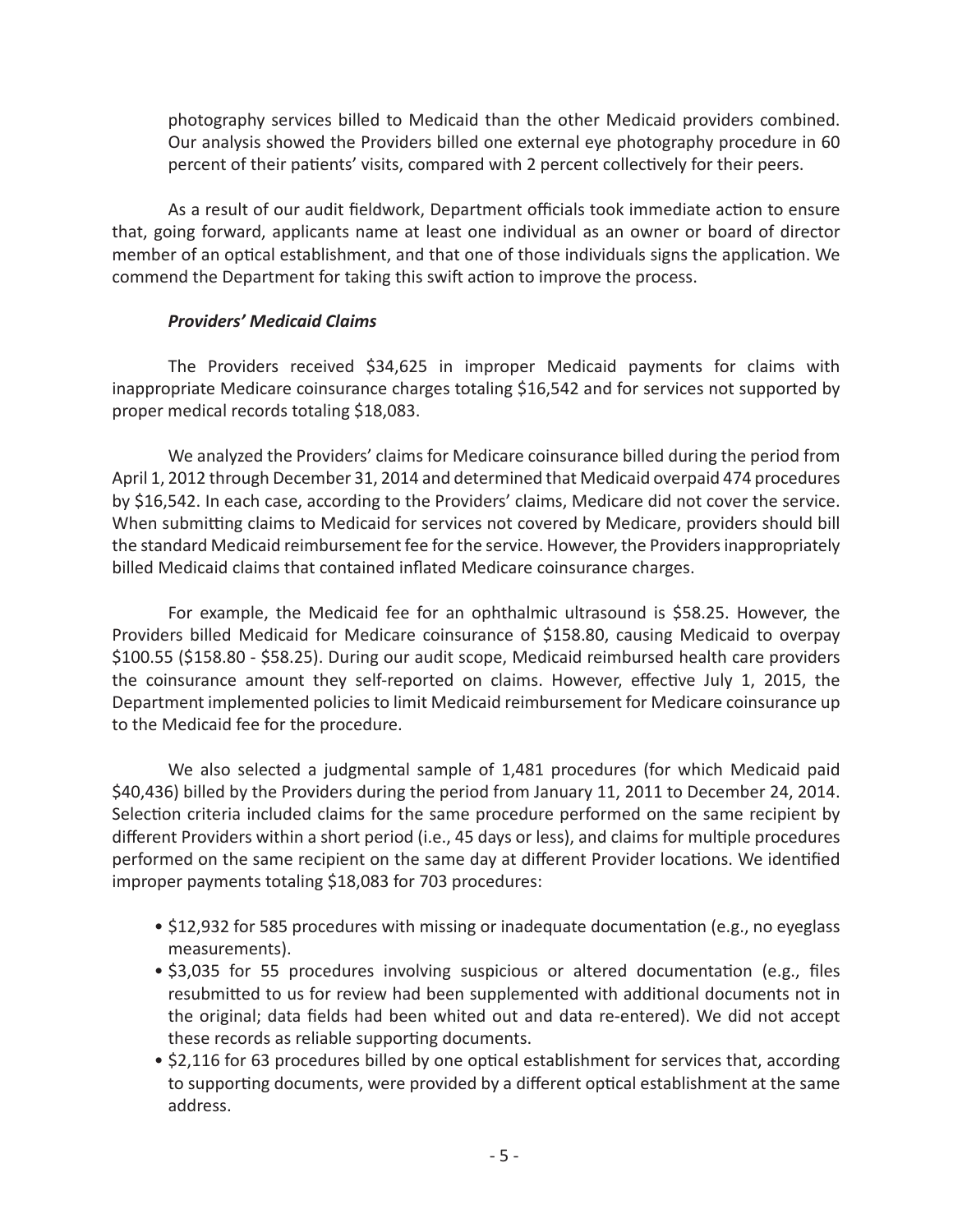## **Recommendations**

- 1. Review the Providers' applications/revalidations to determine if their ownership and control interest disclosures were complete and accurate, and in compliance with regulations. Where necessary, consider remedial actions to ensure compliance, impose sanctions, or remove Providers from the Medicaid program.
- 2. Revise the Optical Establishment Enrollment Application and Revalidation form to capture all required affiliation data, and establish procedures to verify the accuracy and completeness of ownership, control interest, and affiliation data.
- 3. Consider using other technical tools and resources to verify information reported by providers on applications and revalidations.
- 4. Coordinate operational procedures between the Department's provider enrollment staff and the OMIG to ensure identification of providers with elevated enrollment or revalidation risk and to conduct additional integrity steps as appropriate.
- 5. Review the Medicaid overpayments totaling \$34,625 for the 1,177 improper procedures and recover payments as appropriate.
- 6. Instruct the Providers that, in submitting claims, they must use the Medicaid identification number of the entity that rendered the services.
- 7. Monitor the Providers' claims to prevent improper payments, including excessive coinsurance payments.

## **Audit Scope, Objectives, and Methodology**

The objectives of our audit were to determine whether certain eye care providers who appeared to be affiliated complied with Medicaid provider enrollment rules and if Medicaid paid for improper claims billed by the eye care providers. The scope of our audit was January 1, 2010 through December 31, 2015. (Note: During the course of this audit, our fieldwork was temporarily suspended to avoid interfering with reviews conducted by other public oversight authorities of the matters addressed in this report.)

To accomplish our audit objectives and assess related internal controls, we interviewed officials from the Department and the OMIG and two Provider optical establishment owners. We reviewed applicable federal and State regulations and examined the Department's relevant Medicaid policies and procedures. We also reviewed the Department's Medicaid provider enrollment and revalidation applications and related correspondence between the Department and the Providers.

We analyzed \$655,724 in Medicaid payments for Medicare coinsurance billed by the Providers during the period from April 1, 2012 through December 31, 2014 to identify excessive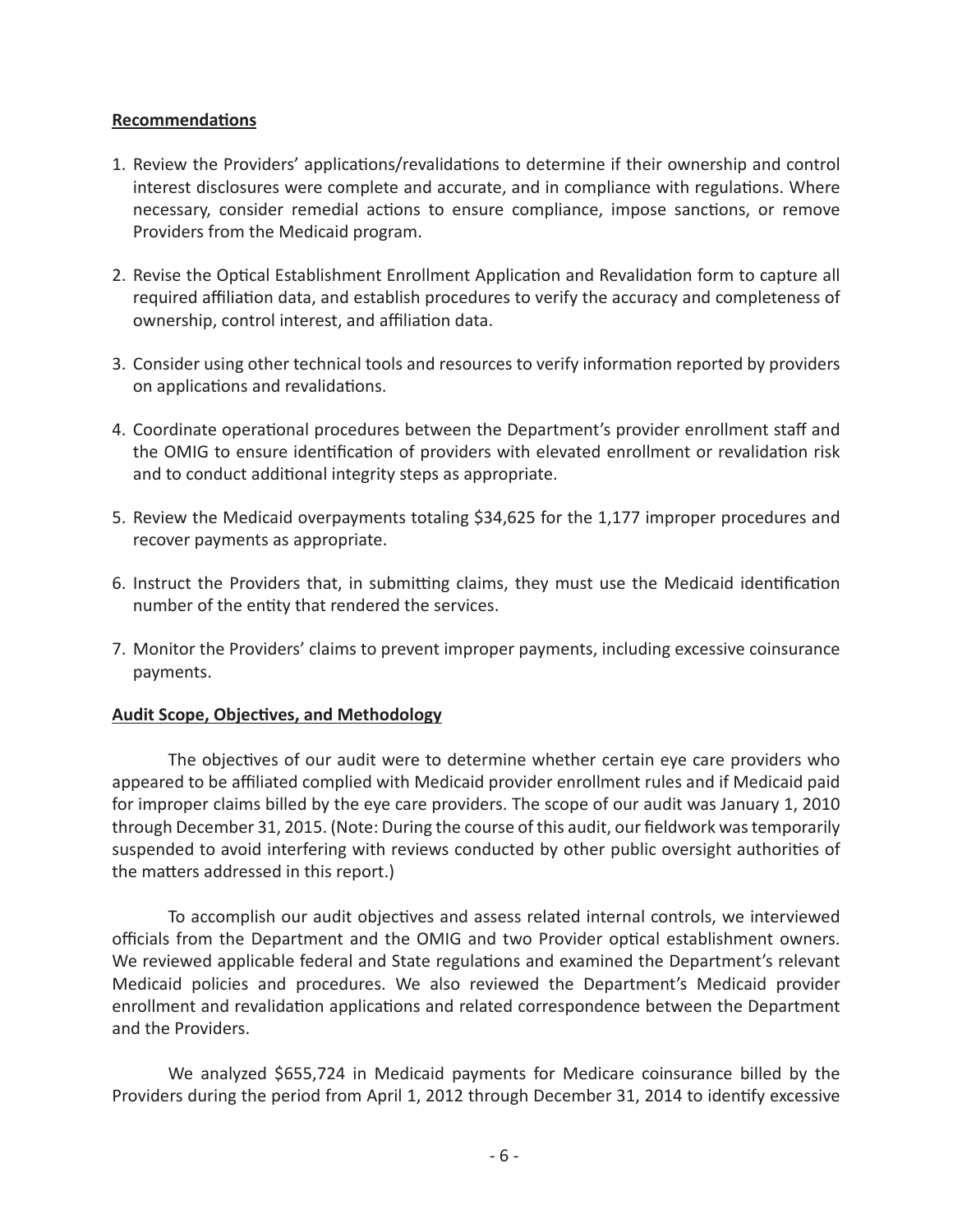charges for coinsurance. We also reviewed supporting documentation for a judgmental sample of 1,481 eye care procedures billed from January 11, 2011 through December 24, 2014 totaling \$40,436 in payments. We selected our judgmental sample based on date-of-service conditions, such as recipients billed by more than one of the Providers on the same service date. We also performed site visits at four Provider optical establishments located at three addresses in Brooklyn, New York.

We conducted our performance audit in accordance with generally accepted government auditing standards. Those standards require that we plan and perform the audit to obtain sufficient, appropriate evidence to provide a reasonable basis for our findings and conclusions based on our audit objectives. We believe that the evidence obtained provides a reasonable basis for our findings and conclusions based on our audit objectives.

In addition to being the State Auditor, the Comptroller performs certain other constitutionally and statutorily mandated duties as the chief fiscal officer of New York State. These include operating the State's accounting system; preparing the State's financial statements; and approving State contracts, refunds, and other payments. In addition, the Comptroller appoints members to certain boards, commissions, and public authorities, some of whom have minority voting rights. These duties may be considered management functions for purposes of evaluating organizational independence under generally accepted government auditing standards. In our opinion, these functions do not affect our ability to conduct independent audits of program performance.

## **Reporting Requirements**

We provided a draft copy of this report to Department officials for their review and formal comment. We considered the Department's comments in preparing this report and have included them in their entirety at the end of it. In their response, Department officials concurred with most of the audit recommendations and indicated that certain actions have been and will be taken to address them. Our rejoinder to certain Department comments is included in the report's State Comptroller's Comment.

Within 90 days of the final release of this report, as required by Section 170 of the Executive Law, the Commissioner of Health shall report to the Governor, the State Comptroller, and the leaders of the Legislature and fiscal committees, advising what steps were taken to implement the recommendations contained herein, and where recommendations were not implemented, the reasons why.

Major contributors to this report were Warren Fitzgerald, Gail Gorski, Wendy Matson, and Mary McCoy.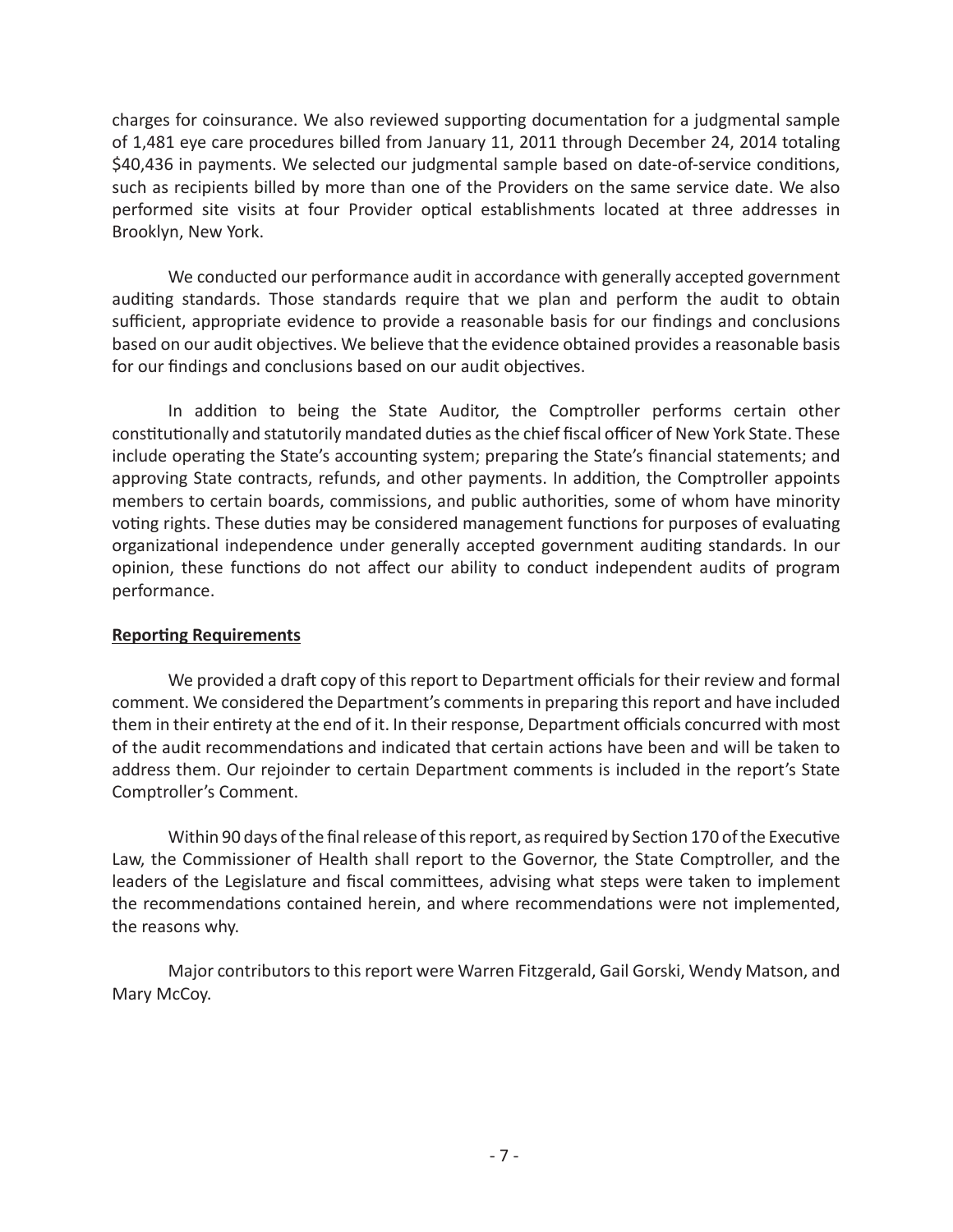We would like to thank Department of Health management and staff for the courtesies and cooperation extended to our auditors during this review.

Very truly yours,

Andrea Inman Audit Director

cc: Ms. Diane Christensen, Department of Health Mr. Dennis Rosen, Medicaid Inspector General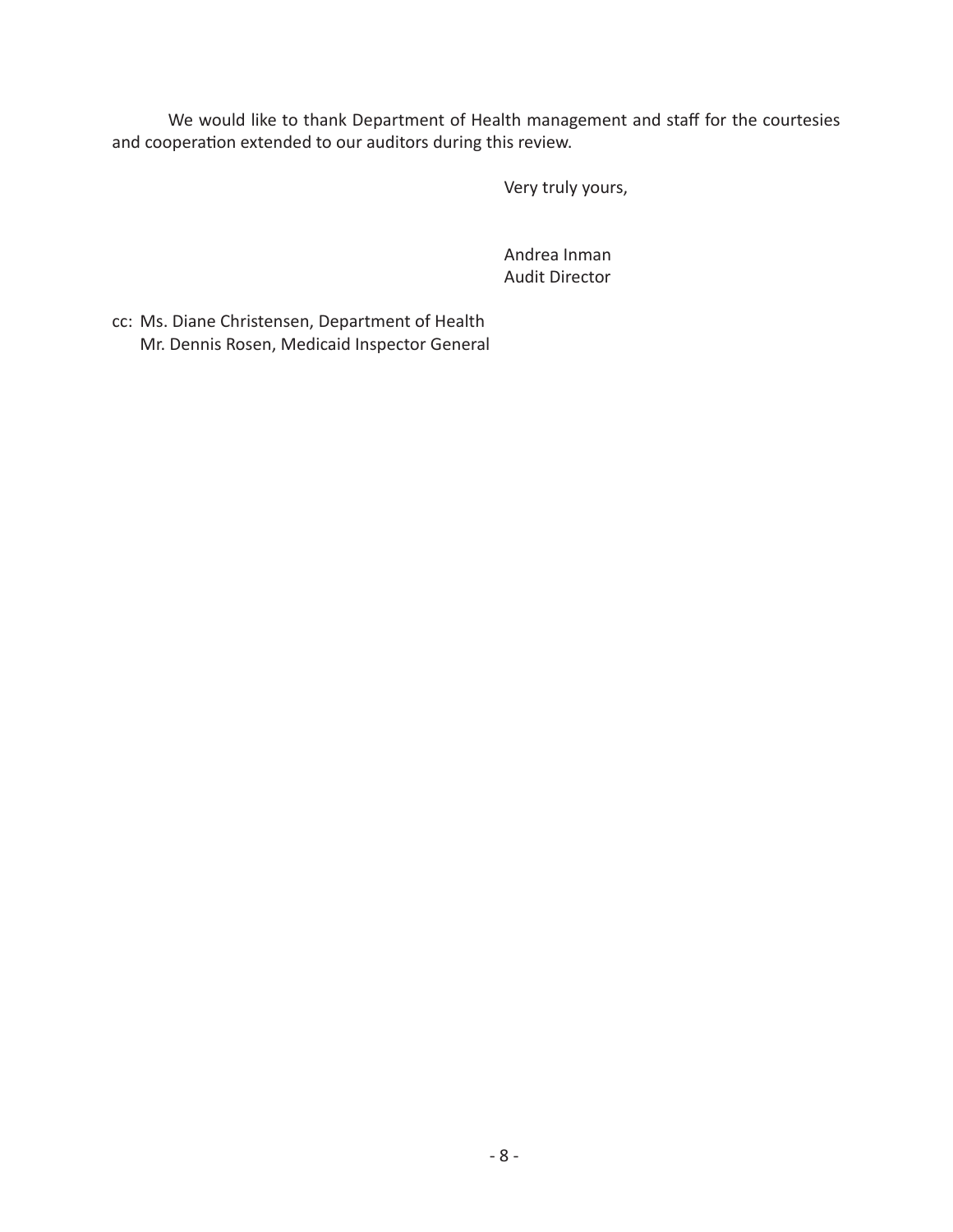## **Agency Comments**



**Department** of Health

ANDREW M. CUOMO Governor

HOWARD A. ZUCKER, M.D., J.D. Commissioner

SALLY DRESLIN, M.S., R.N. **Executive Deputy Commissioner** 

September 13, 2017

Ms. Andrea Inman, Audit Director Office of the State Comptroller Division of State Government Accountability 110 State Street - 11<sup>th</sup> Floor Albany, NY 12236-0001

Dear Ms. Inman:

Enclosed are the Department of Health's comments on the Office of the State Comptroller's Draft Audit Report 2015-S-6 entitled, "Improper Medicaid Payments to Eye Care Providers."

Thank you for the opportunity to comment.

Sincerely,

Sally Dreslin, M.S., R.N. **Executive Deputy Commissioner** 

Enclosure

Marybeth Hefner CC: Jason A. Helgerson Dennis Rosen Erin Ives Brian Kiernan **Timothy Brown** Elizabeth Misa Geza Hrazdina Jeffrey Hammond Jill Montag James Dematteo James Cataldo Diane Christensen Lori Conway OHIP Audit SM

Empire State Plaza, Corning Tower, Albany, NY 12237 | health.ny.gov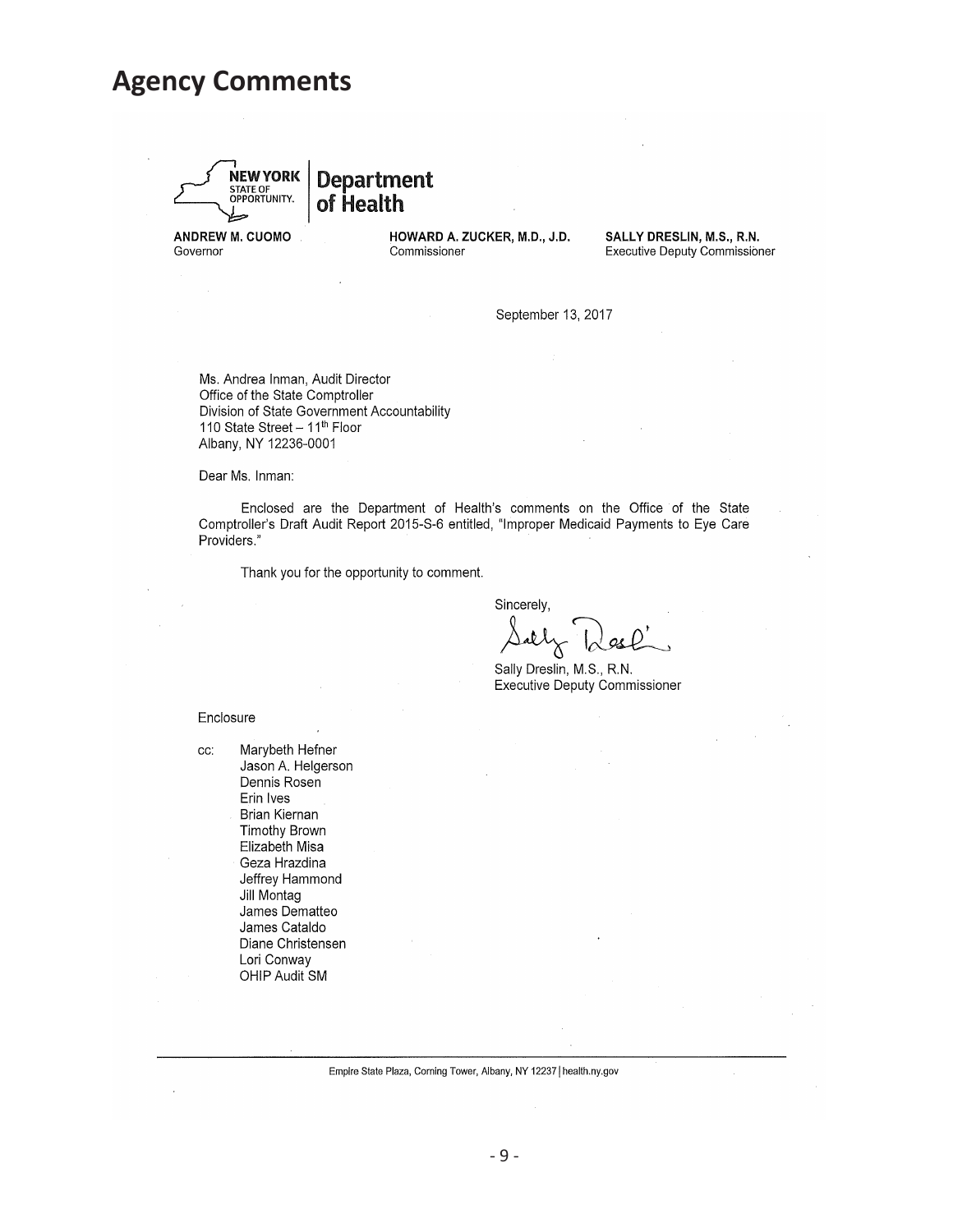## **Department of Health Comments on the Office of the State Comptroller's Draft Audit Report 2015-S-6 entitled, Improper Medicaid Payments to Eye Care Providers**

The following are the Department of Health's (Department) comments in response to the Office of the State Comptroller's (OSC) Draft Audit Report 2015-S-6 entitled, "Improper Medicaid Payments to Eye Care Providers"

#### **Background**

New York State (NYS) is a national leader in its oversight of the Medicaid Program. The Office of the Medicaid Inspector General (OMIG) conducts on-going audits of the Medicaid program and managed care plans. The Department and OMIG will continue to focus on achieving improvements to the Medicaid program and aggressively fighting fraud, waste and abuse.

Under Governor Cuomo's leadership, the Medicaid Redesign Team (MRT) was created in 2011 to lower health care costs and improve quality of care for its Medicaid members. Since 2011, Medicaid spending has remained under the Global Spending Cap, while at the same time providing health care coverage to an additional 1,475,319 fragile and low income New Yorkers. Additionally, Medicaid spending per recipient decreased to \$8,305 in 2015, consistent with levels from a decade ago.

#### **Recommendation #1**

Review the Providers' applications/revalidations to determine if their ownership and control interest disclosures were complete and accurate, and in compliance with regulations. Where necessary, consider remedial actions to ensure compliance, impose sanctions, or remove Providers from the Medicaid program.

#### **Response #1**

The Department reviews provider enrollment applications for compliance with regulations found at 18 NYCRR *§ 504.2 – Application for participation*, which require providers to furnish information relevant to the provider's ability to provide high-quality care, services, and supplies, and to be financially responsible. The Department will utilize the optical provider information provided by OSC to evaluate whether enrollment applications submitted by optical providers are complete and accurate. If information is found to be missing, the enrollment application will be returned and pended until the required information is received. The Department will consider potential remedial actions to ensure compliance, impose sanctions, or remove providers from the Medicaid program. Additionally, if warranted, OMIG will review for appropriate actions.

#### **Recommendation #2**

Revise the Optical Establishment Enrollment Application and Revalidation form to capture all required affiliation data, and establish procedures to verify the accuracy and completeness of ownership, control interest, and affiliation data.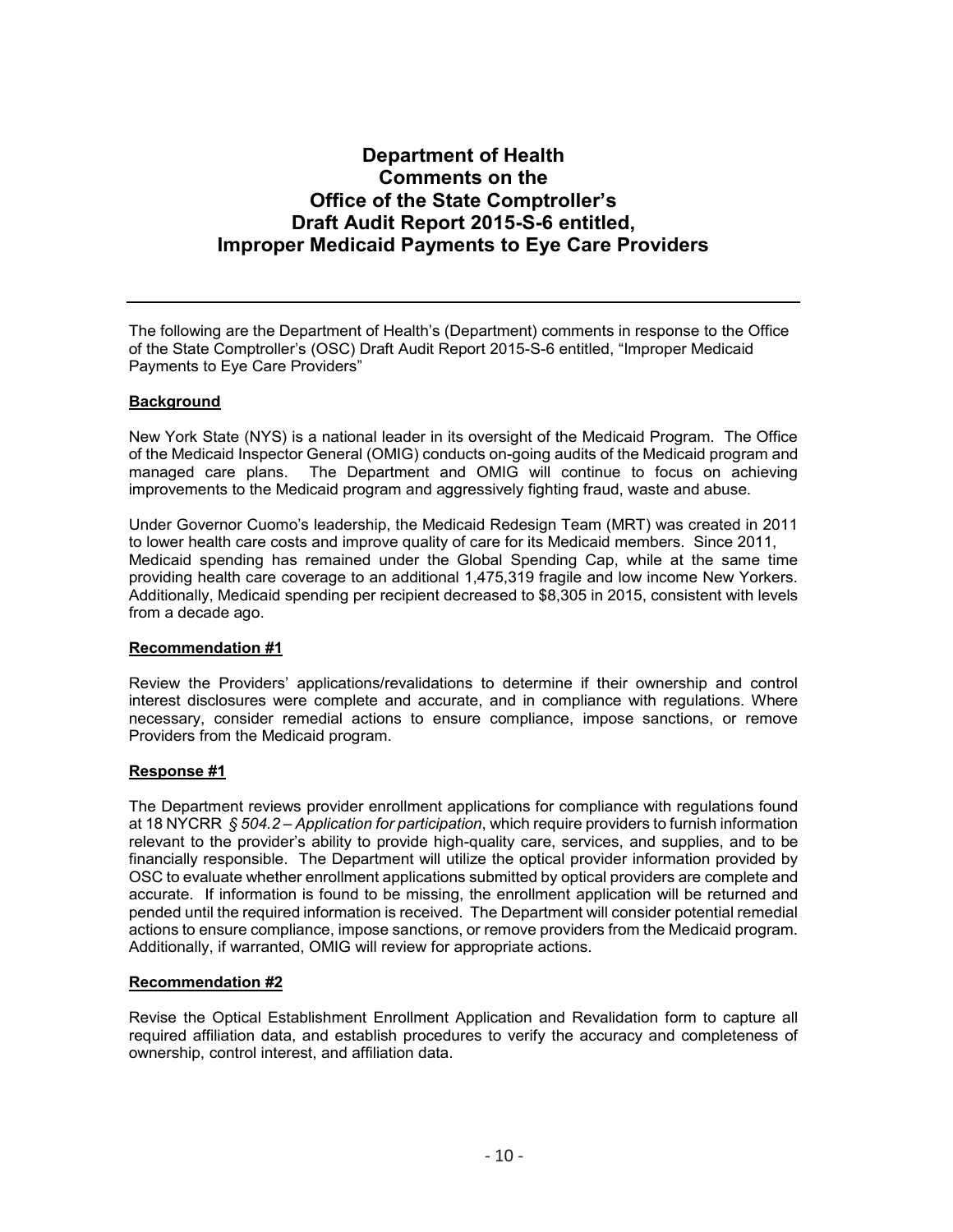#### **Response #2**

The Department respectfully disagrees that the enrollment form needs to be updated. The Business Provider Enrollment Form requires the optical establishment to report data required by 42 CFR § 455.104(b), including: name, address, date of birth and social security number of any person with an ownership or control interest; other tax identification number (TIN) with an ownership or control interest; and information about family relationships, five percent ownership in the company and managing employees. In addition, the application requires the establishment to:

\* Comment 1

- Complete an OMIG Provider Compliance Certification;
- Provide an employee list;
- Submit an IRS Assignment letter that contains federal employer identification number and an Application Name (Form SS-4);
- Submit Disclosure of ownership and control information which includes:
	- o Name and Federal Identification Number of entity
	- o Ownership in Applicants, including relationship to another person with an ownership or control interest in the business, and
	- o Other business addresses of corporations
	- o Ownership or control interest of other disclosing Entities
	- o When the owner has ownership or controls interest of 5% or more in a **Subcontractor**
	- $\circ$  When a family member (parent, child, sibling, spouse) has a relationship in its subcontractors
	- $\circ$  Those agents, management employees and those with a control interest (ex: facility administrator, all members of the board of directors, managing employees, compliance officer, or laboratory director.) This also requires the owner to provider the family relationship and type of association to the business.

The Department's staff reviews all documentation for completeness. If any information is missing, a follow-up email or letter is sent, requesting the missing information to be furnished within three weeks. If the information is not sent within the timeframe, the provider's application is withdrawn.

To verify the accuracy of the application, all persons and entities disclosed in the above required documents are checked at intake against the following databases:

- Social Security Administration Death Master File
- System for Award Management and OMIG list of Restricted and Excluded Providers
- eMedNY sanction File and the National Provider Index National Plan Enumeration.
- Disciplinary Hits (Excluded Parties List System) food stamp violations and exclusion in federal programs

For optical providers, the Department will now review them against the list of providers found in this audit report.

2

\*See State Comptroller's Comment, page 15.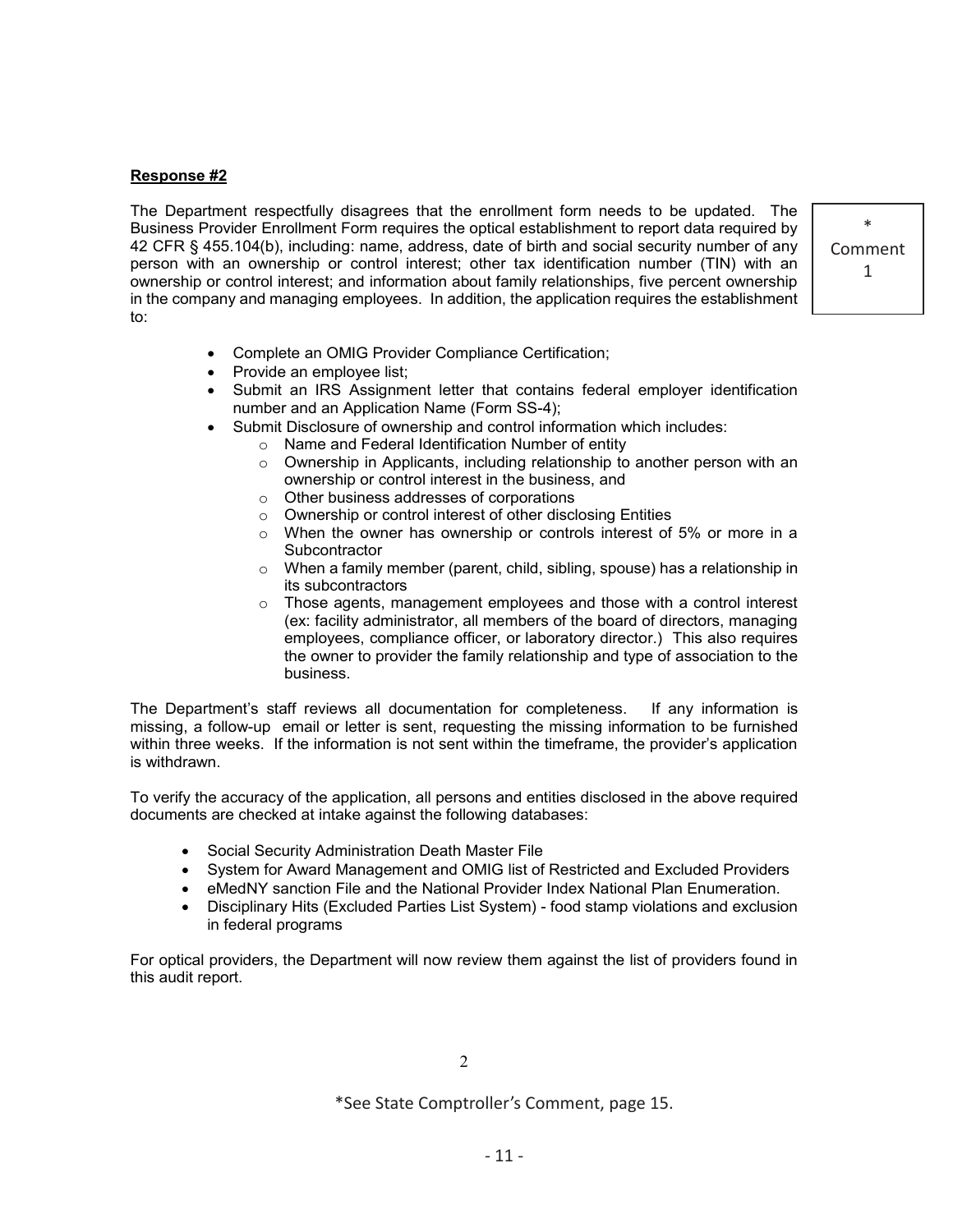#### **Recommendation #3**

Consider using other technical tools and resources to verify information reported by providers on applications and revalidations.

#### **Response #3**

The Department will consider using additional technical tools to verify that the information reported by providers is complete, as required.

#### **Recommendation #4**

Coordinate operational procedures between the Department's provider enrollment staff and the OMIG to ensure identification of providers with elevated enrollment or revalidation risk and to conduct additional integrity steps as appropriate.

#### **Response #4**

The Department will continue with its operational procedures to ensure identification of providers with elevated enrollment or revalidation risk and to conduct additional integrity steps, as appropriate. As part of ongoing program integrity efforts, provider enrollment and policy staff will evaluate appropriate measures to address optical provider issues. If issues are identified, OMIG will review and make recommendations back to the Department.

#### **Recommendation #5**

Review the Medicaid overpayments totaling \$34,625 for the 1,177 improper procedures and recover payments as appropriate

#### **Response #5**

OMIG will review the claims, and determine an appropriate course of action if necessary.

#### **Recommendation #6**

Instruct the Providers that, in submitting claims, they must use the Medicaid identification number of the entity that rendered the services.

#### **Response #6**

The Department has forwarded the following email blast to CSRA that will go out on its Listserv reminding all optical providers of the importance of always utilizing the appropriate Provider ID when rendering services:

#### **"BILLING REMINDER Optical Establishments**

**Optical Establishments must bill with the Medicaid Provider ID Number (MMIS/NPI) of the entity where the services were rendered. They also need to include on the claim the**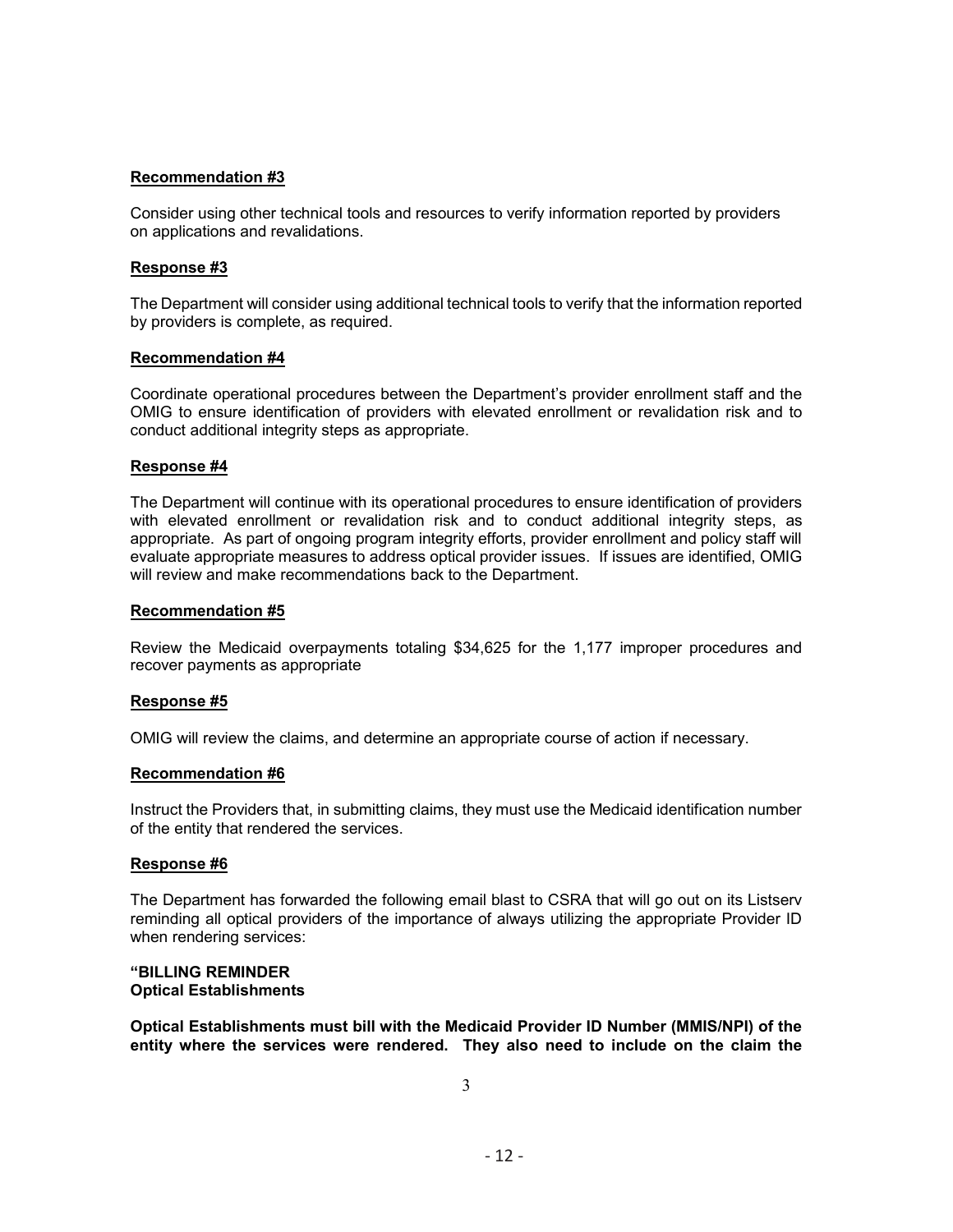**Medicaid Provider ID # (MMIS/NPI) of the salaried optician or salaried optometrist who performed the service as the rendering/servicing provider.**

#### **Billing instructions-**

#### *Paper:*

The billing provider for paper is reported in field 25A. The rendering/servicing provider for paper NPI is reported in field 22C and their name is reported in field 22A.

#### *Electronic:*

The billing provider for 837P is reported in Ref: Loop 2010AA NM109 or Loop 2310B NM109. The rendering/servicing provider is reported in 837P Ref: Loop 2310B NM1, and the name is reported in 837P Ref: Loop 2310B NM1.

The billing instructions for vision care specifically state that rendering provider's information MUST be completed ONLY by Optical Establishment providers enrolled with category of service 0401, 0402 or 0423 that employ either or both licensed ophthalmic dispensers (opticians) and/or licensed optometrists. Rendering provider fields SHOULD NOT be completed by categories of service 0404 (self-employed optician), 0405 (eye prostheses supplier) and 0422 (self-employed optometrists) who are the billing providers. If rendering provider and billing provider are the same, the rendering provider field is left blank.

**If the rendering or servicing salaried optician or salaried optometrist is not enrolled in NYS Medicaid they must enroll at** https://www.emedny.org/info/ProviderEnrollment/index.aspxOn this page providers can choose a link to their provider type. Complete the enrollment form, follow all instructions and provide required documentation. Providers can call CSRA at 800-343-9000 for assistance.

**NYS Medicaid requires** physicians and other healthcare professionals to be enrolled either in fee for service Medicaid as billing provider or as an ordering/prescribing/referring/attending (OPRA) provider

If the professional is not enrolled in FFS Medicaid (billing or as an OPRA provider), under federal law Medicaid must deny the FFS claim for the ordered service. Consequently, the billing entity must include the respective professional's Medicaid ID or NPI on all claims. If the required Medicaid ID/NPI is not provided, the claim is subject to denial or recoupment if paid in error. More information is provided in the December 2013 Medicaid Update (Special Edition Vol. 29, Number 13).

http://www.health.ny.gov/health\_care/medicaid/program/update/2013/dec13\_muspec.pdf"

Additionally, the Department has individually notified by mail, all of the optical providers identified in this audit report as to the proper use of the Provider ID when rendering services.

#### **Recommendation #7**

Monitor the Providers' claims to prevent improper payments, including excessive coinsurance payments.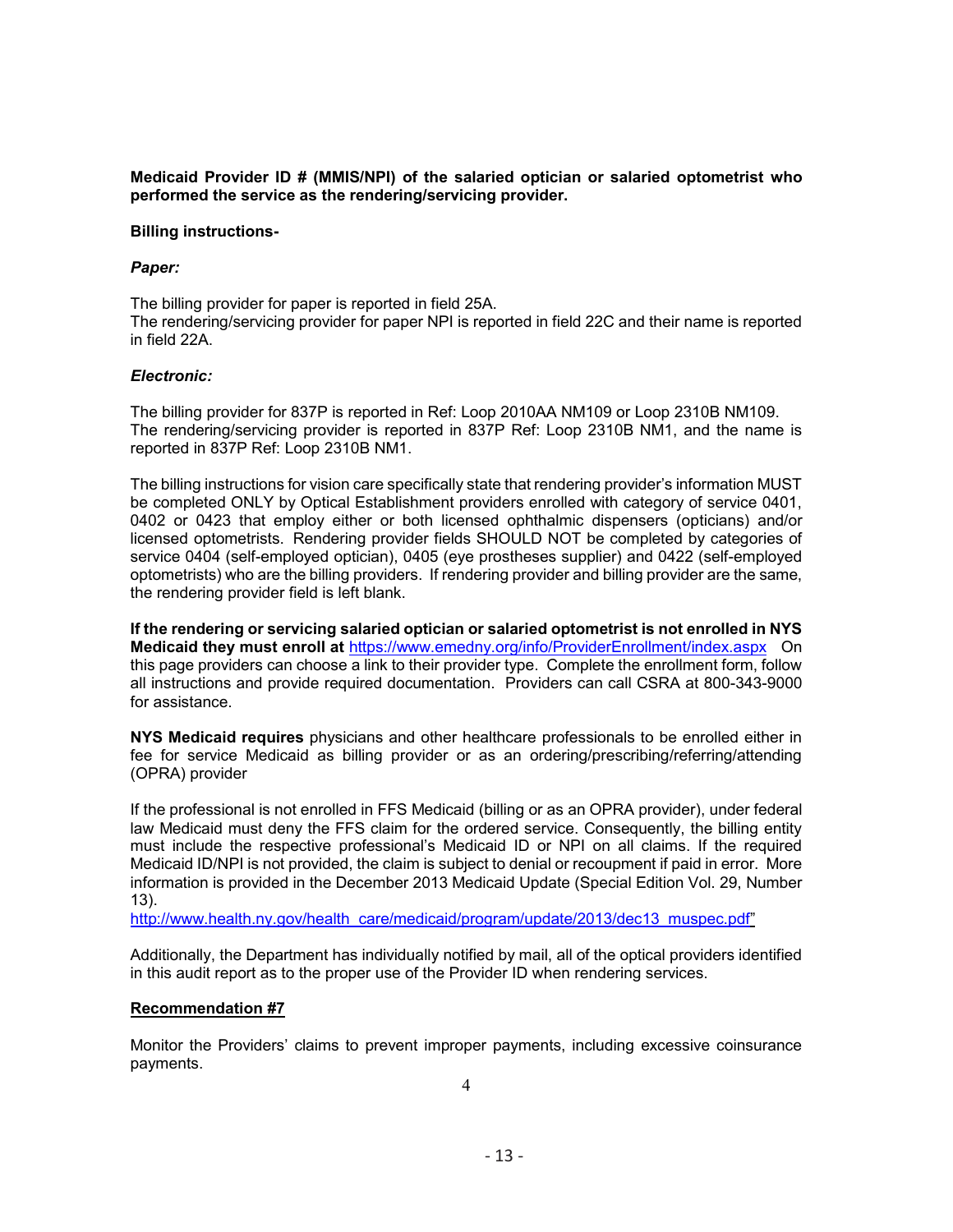#### **Response #7**

Information specific to the providers and procedure codes identified in this audit, necessary to monitor provider claims, was provided to the Department's Bureau of Medical Review and Evaluation's Pended Claims Unit. Criteria was developed and instituted to pend future claims of these providers for review prior to payment.